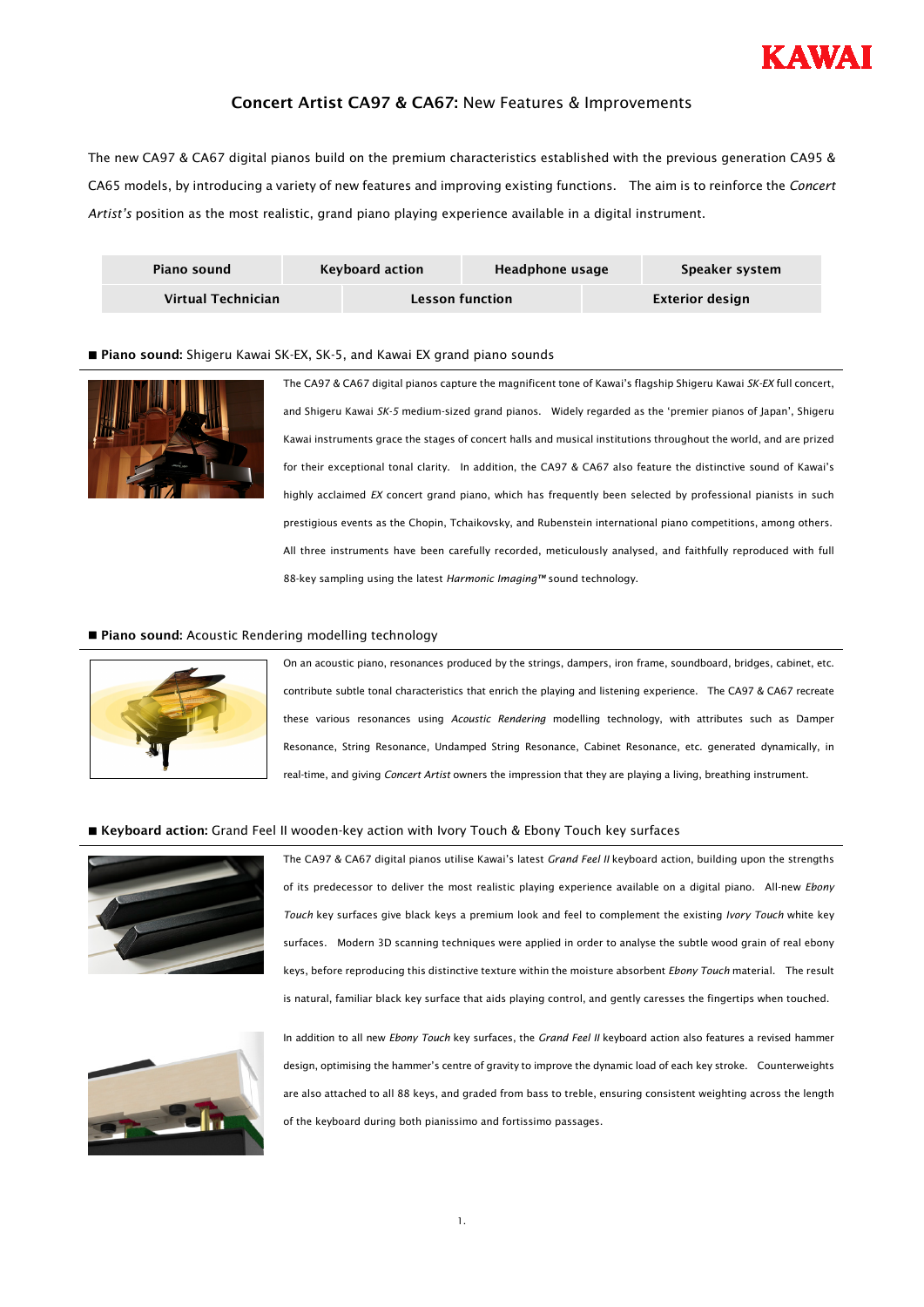

#### Headphone usage: Spatial Headphone Sound (SHS)



The CA97 and CA67 digital pianos introduce Kawai's *Spatial Headphone Sound (SHS)* technology, a special feature that enhances the depth and realism of the acoustic piano sound when listening through headphones or earphones. The player can select one of three different acoustic presets that adjust the spatial positioning of the sound, while also helping to reduce auditory fatigue when using earphones or headphones for extended periods of time. In addition, the CA97 and CA67 digital pianos also feature a dedicated, high fidelity headphone amplifier, utilising the same premium hardware found in audiophile music devices. This technology significantly improves sound quality when using headphones, and allows players to select a variety of headphone types (Open, Semi-open, Closed, In-Ear, Canal, etc.) for an optimised listening experience.

#### Speaker system: Grand piano-like sound field



The latest Concert Artist instruments feature high fidelity speaker systems that have been specially designed to deliver deep bass and crisp treble frequencies. As the flagship model, the CA97 digital piano channels sound energy onto a wooden soundboard, which combines with 6 additional speakers to immerse the performer in a rich, organic tone. In addition, the high specification CA67 also boasts an improved 6-way speaker system, with lower range frequencies delivered through the underside of the instrument, and mid and high frequencies projected outward via top-mounted and front-facing speakers. The result is a broad, resonating sound that closely mirrors the tonal projection of a grand piano.

## Virtual Technician: Powerful customisation at your fingertips



The CA97 and CA67 digital pianos feature Kawai's latest *Virtual Technician* technology, with new parameters to control modelled Undamped String Resonance and Cabinet Resonance algorithms, and a variety of improvements to existing functions such as precise 88-key voicing, and the ability to perform separate adjustments on each piano sound. The introduction of a new *Smart Mode* feature intelligently performs multiple adjustments for the player at the touch of a button, by selecting preferred characteristics such as Soft, Strong, Brilliant, Dark, etc. The latest Concert Artist instruments also support the *Virtual Technician iPad app*, allowing players to learn about each adjustment, and tailor every aspect of their piano from an attractive touch interface.

## **Lesson function:** Unrivalled selection of learning material



The CA97 and CA67 digital pianos include a convenient lesson function, allowing aspiring players to learn piano using classical etudes from Czerny, Burgmüller, Beyer, Bach and Chopin, or a collection of songs from the popular *Alfred* Basic, Adult, and Premier course books. The left and right hand parts of each piece can be practiced separately, adjusting the tempo to perfect difficult passages, before being recorded for self-evaluation. With over 500 built-in lessons and exercises, the Concert Artist provides an unrivalled selection of learning material to support all levels of piano study.

#### Exterior design: Premium appearance with modern characteristics



The refined cabinet appearance of the CA97 and CA67 digital pianos maintains Kawai's *Grand Feel* design concept, but with slimmer, sharper elements that coordinate with modern interiors. Both Concert Artist instruments adopt a unified design, with the CA67 boasting extruded side panels and the same topboard speaker system as the CA97, for a premium appearance that defies its price range. As a final touch, cosmetic details have also been upgraded, with a more prominent KAWAI nameplate on the fallboard, and an improved *Concert Artist* badge on the music rest.